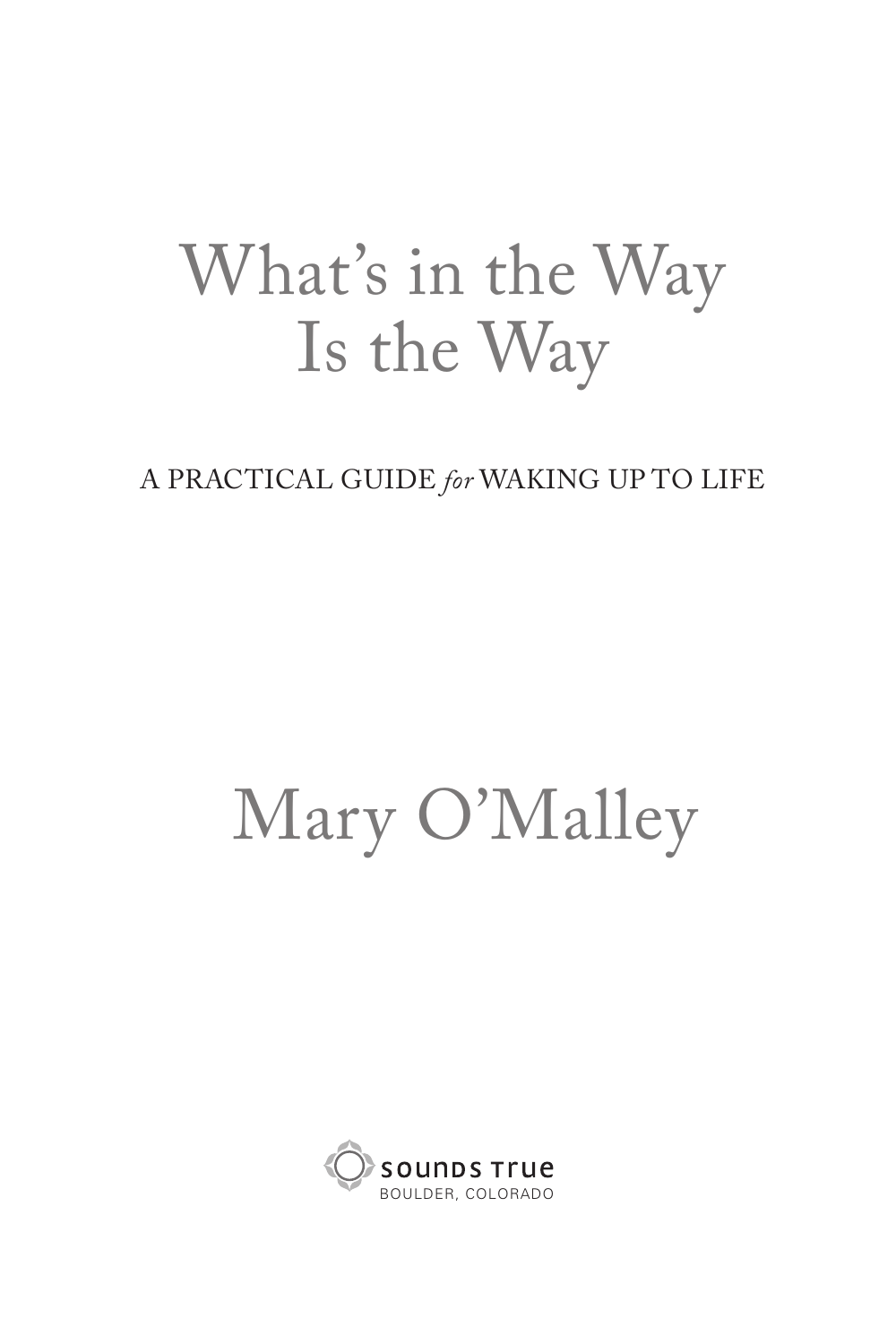#### Contents

|                 | FOREWORD by Neale Donald Walschxi             |
|-----------------|-----------------------------------------------|
|                 | INTRODUCTION Your Transformation Begins1      |
|                 | How to Get the Most from This Book 5          |
| <b>CHAPTER1</b> | It's All Okay—It's Truly Okay 9               |
|                 | The Myth of Not Being Okay                    |
|                 | The Meadow                                    |
|                 | The Storyteller                               |
|                 | Reopening Your Heart                          |
|                 | The Power of Compassionate Curiosity          |
|                 | What's in the Way Is the Way                  |
|                 | <b>Key Points</b>                             |
|                 | Remembering: Week 1                           |
|                 | CHAPTER2 Getting to Know the Meadow 25        |
|                 | The Qualities of the Meadow                   |
|                 | <b>Key Points</b>                             |
|                 | Remembering: Week 2                           |
|                 | CHAPTER3 Fear-It's Nothing to Be Afraid Of 45 |
|                 | Your Childhood and Fear                       |
|                 | Your Mind-Made Me                             |
|                 | Your Child-Made Me                            |
|                 | The Continuation of Childhood Fear            |
|                 | The Price of Fear                             |
|                 | Our Shared Experience                         |
|                 | Getting to Know Fear                          |
|                 | The Way Out                                   |
|                 | Fear and the Heart                            |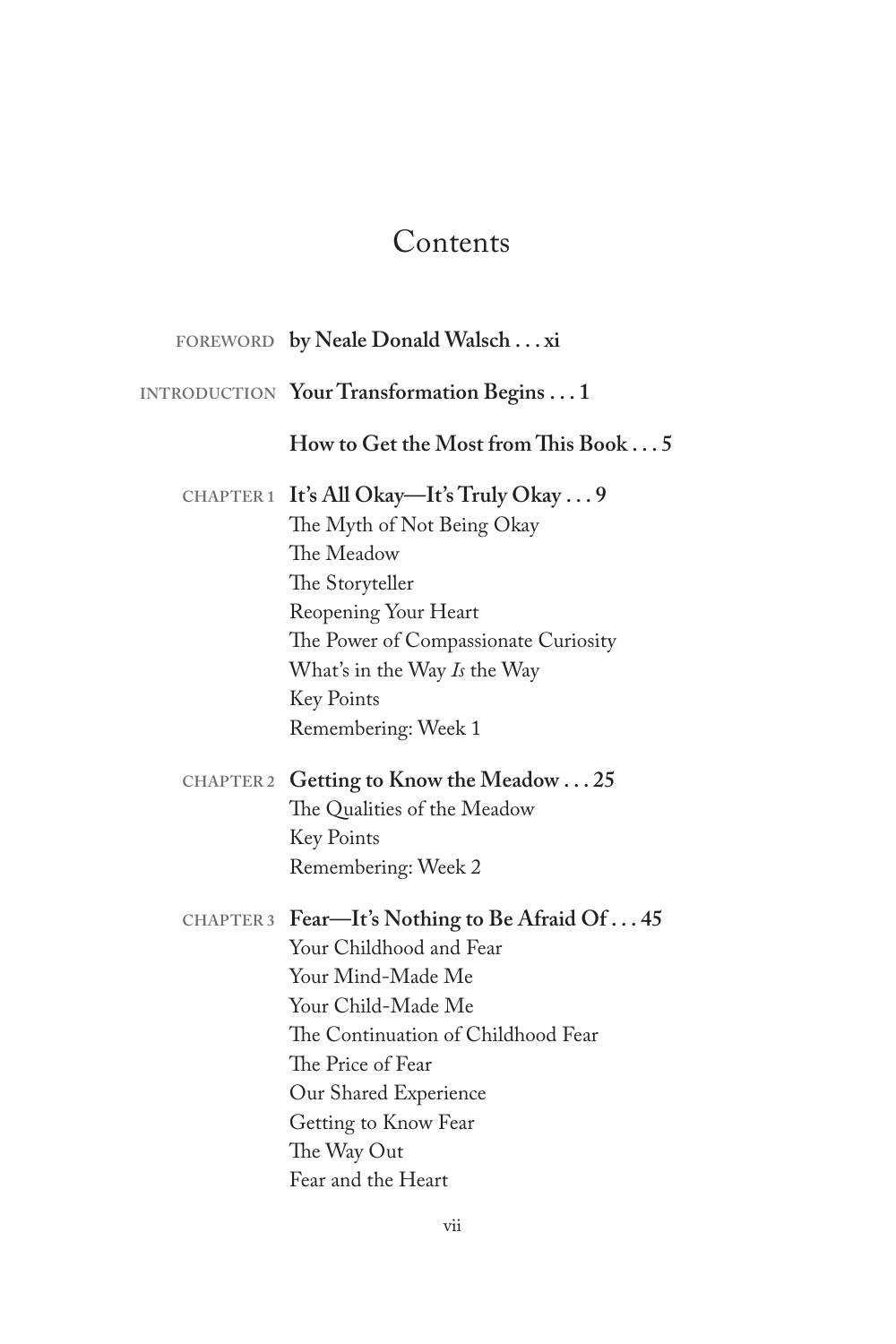Contents

 No Need to Be Afraid of Fear Key Points Remembering: Week 3

#### **CHAPTER 4 You Are Not Alone . . . 67**

 The Spells That Keep Us Separate What Is God? Asking for Help The Power of Questions Key Points Remembering: Week 4

#### **CHAPTER 5 The Healing Power of Curiosity . . . 89**

 The Art of Looking The Addiction to Fixing Curiosity: The Opposite of Fixing Nothing to Be Ashamed Of Nothing to Be Afraid Of Your Body as Your Friend Key Points Remembering: Week 5

#### **CHAPTER 6 Directly Experiencing Life . . . 111**

 The You-Turn The Wisdom of Your Body Deepening Curiosity Discomfort The Treasures of Discomfort Tips for Changing Your Relationship with Discomfort The Five Great Teachers Curiosity and Your Daily Life Key Points Remembering: Week 6

#### **CHAPTER 7 All Is Welcome Here . . . 137**

 Touching Yourself with Your Own Heart Everything Longs for the Heart I See You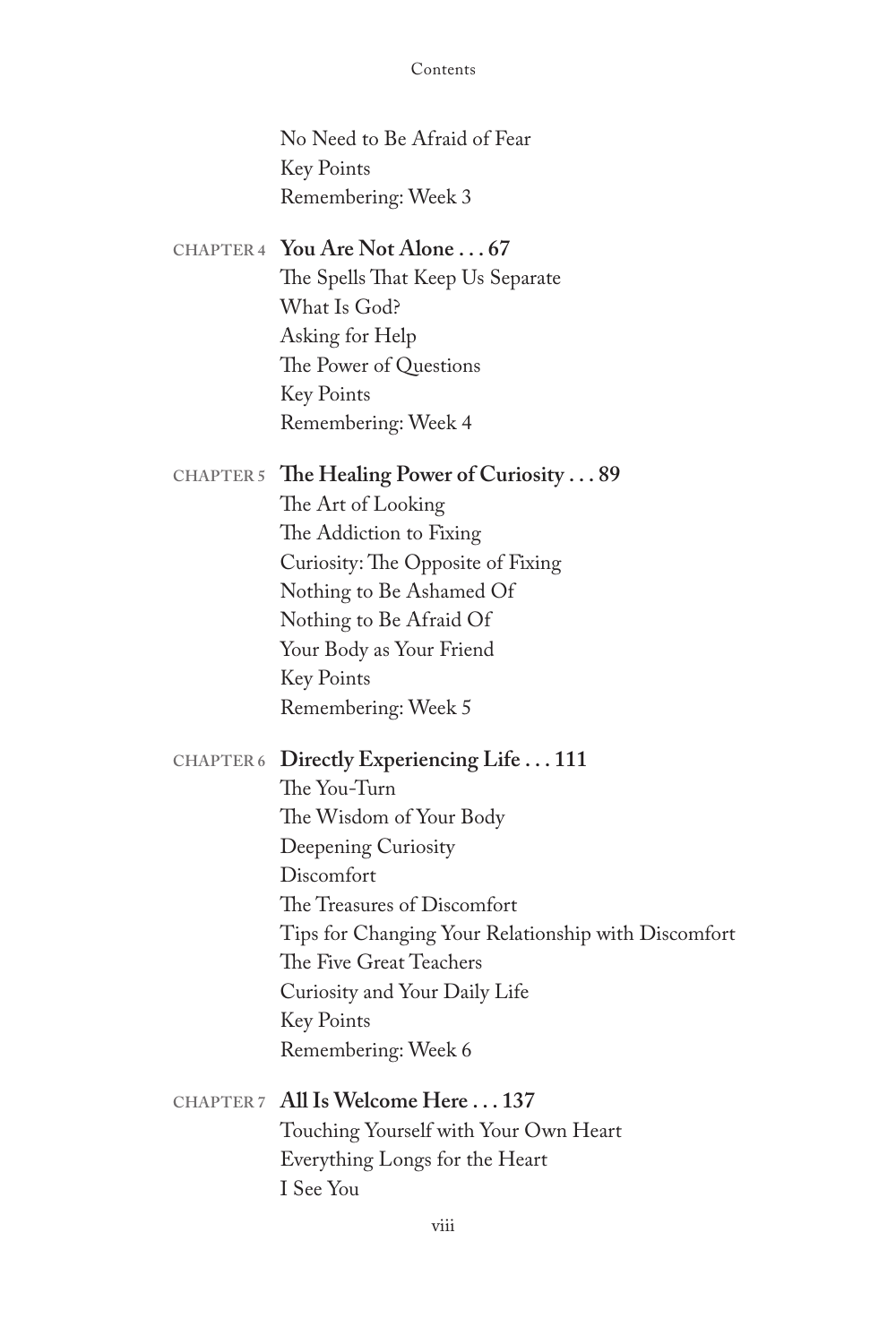Step by Step What It Is Like to Listen Deepening Your Listening Finding Your Pathway Key Points Remembering: Week 7

- **CHAPTER 8 All Is Well—Come Here . . . 163** Four Tools of Awakening A Gradual Awakening Key Points Remembering: Week 8
- **CHAPTER 9 Life Is** *for* **You . . . 185** The Six Phases of Consciousness The Truth of Trust Your Story What It Looks Like to Trust Life The Joy of Response-Ability Key Points Remembering: Week 9
- **CHAPTER 10 The Song of the Heart . . . 205** The Four Lets Living from Your Heart Trusting the Process Key Points Remembering: Week 10
- **CONCLUSION Awakening for Life . . . 227**
	- **APPENDIX The Eight Spells and Their Variations . . . 233**

 **Acknowledgments . . . 241**

 **About the Author . . . 243**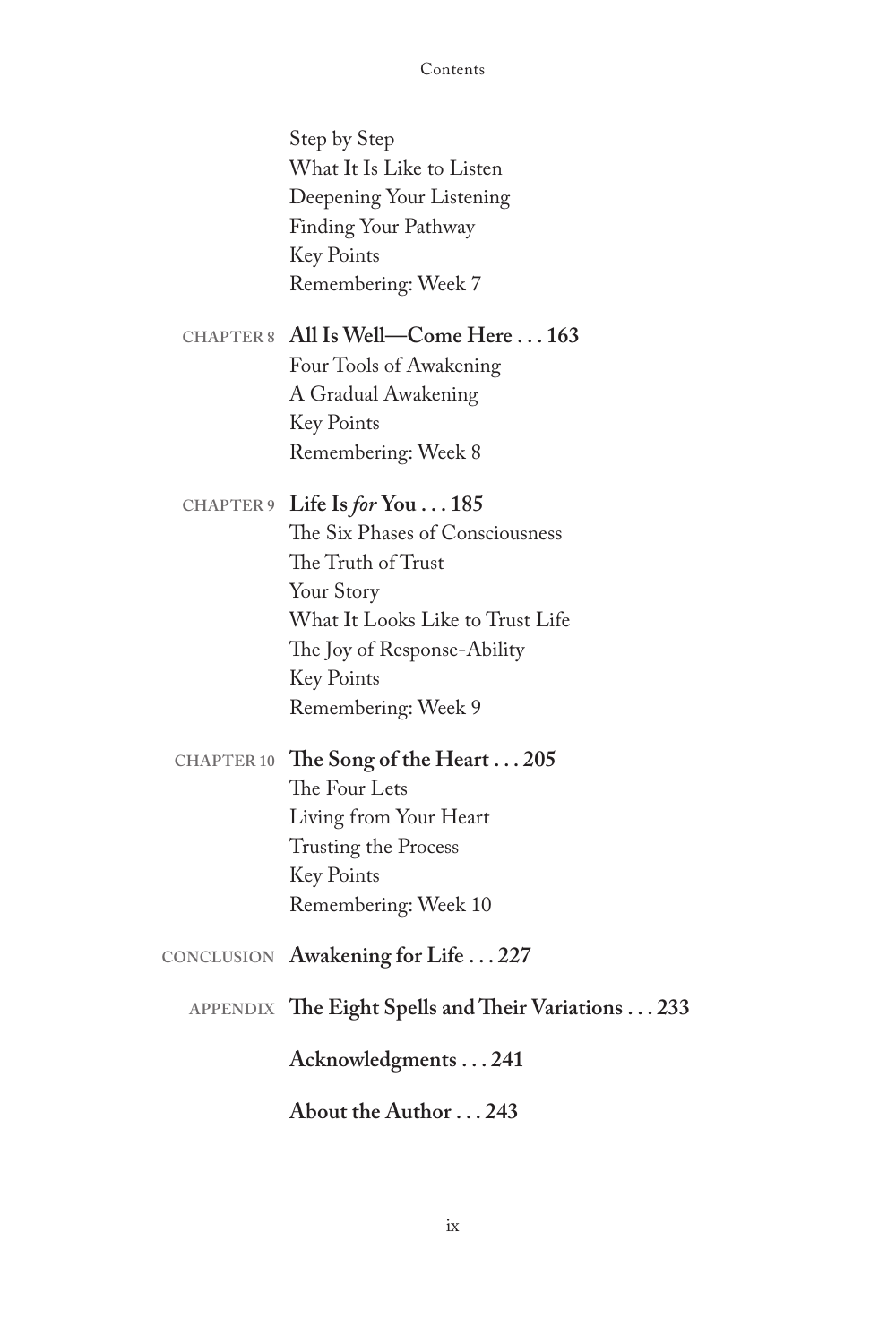### Introduction

#### Your Transformation Begins

 $\prod$  am inviting you on the most important journey you will ever take:<br>the journey back to a heartfelt connection with yourself and a trust-<br>filled connection with your life. This journey will show you that there the journey back to a heartfelt connection with yourself and a trustfilled connection with your life. This journey will show you that there is a sense of well-being with you always, no matter what is happening in your life.

If you are like most people, you have only sporadic glimpses of this well-being. This may be because you, like most everyone else, have a deep belief inside of you that says you are not enough. You may also have been conditioned to believe that if you just fix yourself or your life, you will be "enough" and thus know the peace and happiness you long for. You have become an ongoing project, and this causes you to struggle with your compulsions, your finances, your relationships, and your health. Rather than peace and joy, you may very well be living with a low-grade sense of unease that periodically flares up and plunges you into turmoil. Your life has become a series of problems to be solved rather than an adventure to be lived. If you are honest with yourself, you recognize that this fixing game has never brought you peace, well-being, or ease.

I too lived from this place of struggle for many years, so I intimately know the deep pain and heartache that comes from the fix-it mode. I was very compulsive, at times suicidal, and felt that I had no value. Most of the time, I experienced a sense of unease, and often it would flare up into dread, hopeless despair, and overall anxiousness. These feelings would show up as relentless struggles in my mind, knots in my stomach, and debilitating headaches that came from an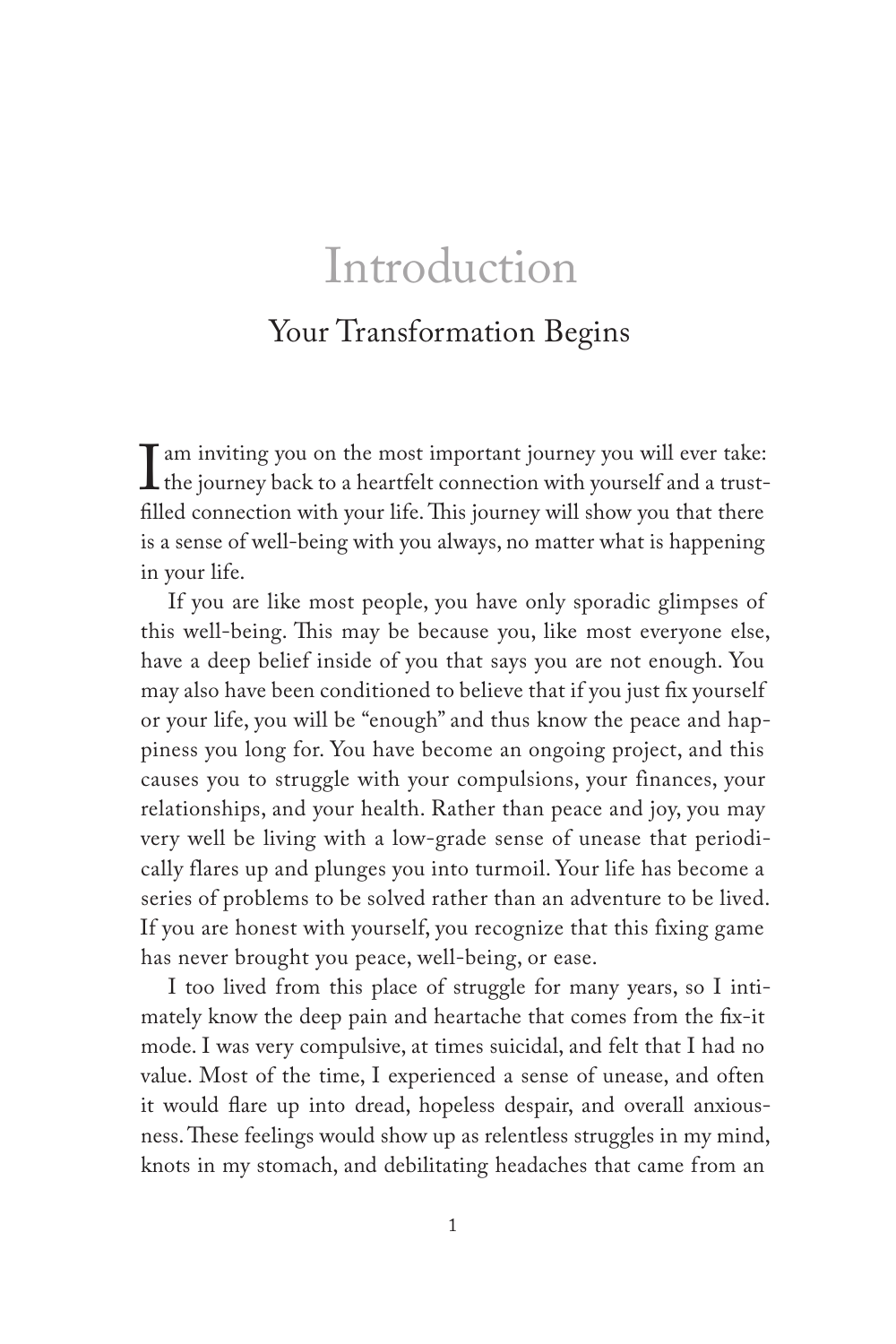intense longing to run away from my life. I gained a huge amount of weight, washed a lot of the food down with alcohol, and took every pill I could get my hands on.

Since I perceived myself as defective, I tried to get rid of the parts of me I didn't like and hold on to the ones I did. But these parts seemed to have a life of their own, appearing when I didn't want them and disappearing when I wanted them to stay. I also desperately tried to understand it all, but that just kept me caught in my head.

It wasn't until I discovered how to listen to myself that I began to open up again. Rather than always being in fix-it mode, I learned how to meet myself exactly as I am, opening into the place beyond judging, fixing, getting rid of, and trying to understand. I learned the art of being present for my own experience, no matter what it is, and the art of meeting myself—even the so-called unacceptable, unmeetable parts of myself—in my own heart.

Slowly, just as the morning light dispels the dark, I came back to myself. I also discovered how to show up for the great adventure of Life—not just life in the everyday sense, but the intelligent process unfolding in and through everyone and everything. Instead of always trying to create a better reality, I showed up for Reality with a capital *R.* (When capitalized, the words *Life* and *Reality—*as well as *Love, Intelligence,* and *Presence—*all refer to the interconnected, intelligent field of being that is Life.)

Rather than being in a constant state of unease, I came to know more and more joy, trust, and love. Did this make all of my vulnerabilities go away? No. These feelings will always be a part of me, for vulnerability is an essential part of being human, and vulnerabilities are the doorways back into peace, joy, and love. Now mine are nestled in the spaciousness of my own heart. And when they get reawakened through this sometimes fierce process called Life, they don't take over any more. Instead, they open my heart even more.

I tell you this so that you know what I am offering you here comes from having actually lived it. Rather than letting me stay lost in the depth of darkness I'd taken on, Life itself showed me the pathway from contraction and struggle to connection and well-being. Since I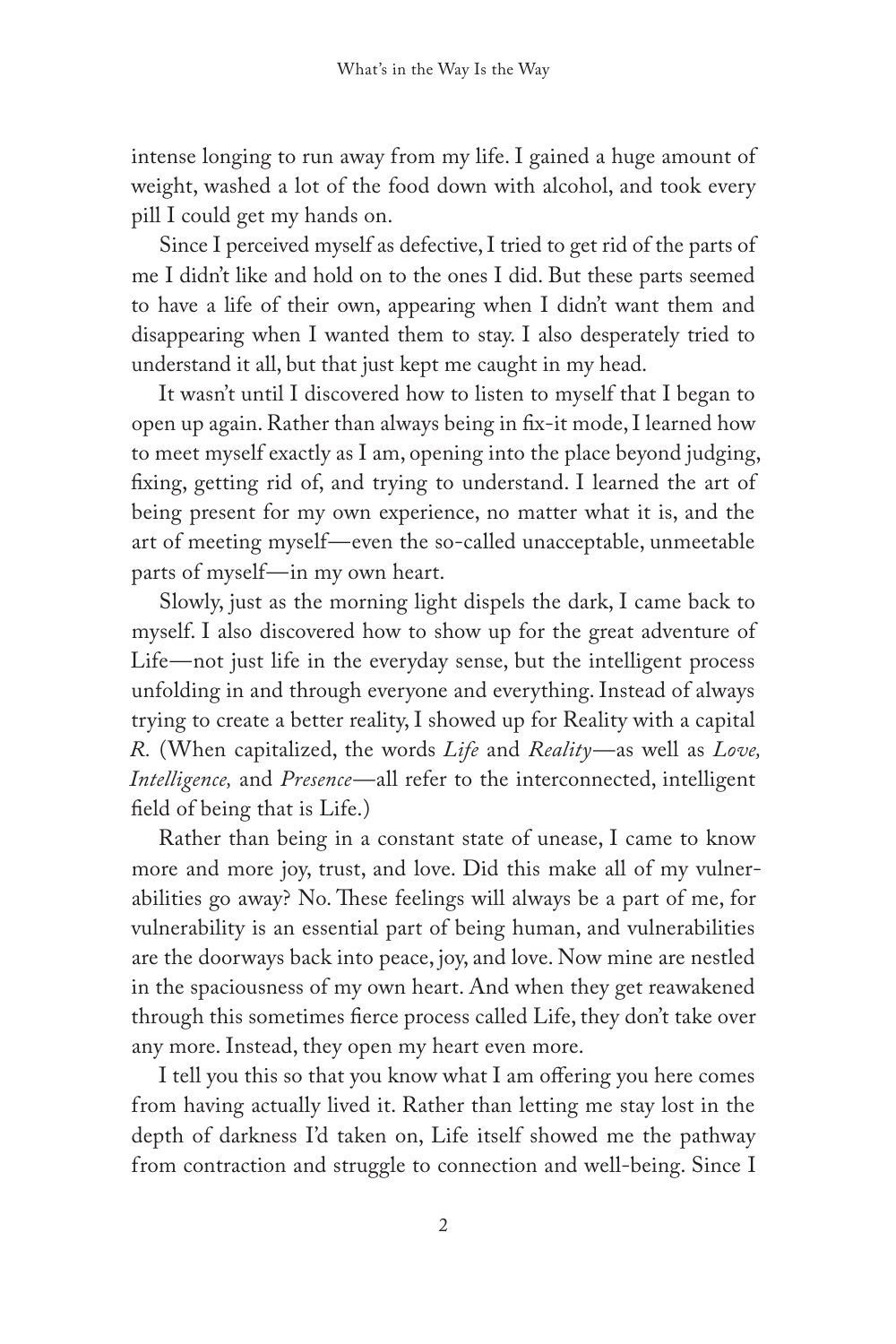began sharing my journey more than thirty years ago, I have guided thousands of people on their own journeys back to themselves and back to Life. And each of them, in turn, has helped me to see more clearly the pathway back to Life.

In this book, I am inviting you on a journey back to ease and well-being. In this exploration, you will first discover how to see through the game of struggle so you can know the joy of being fully alive. Struggle is like a cloud bank of stories that cuts you off from your natural state of joy and peace, and you have been conditioned throughout your life to believe in these stories. Struggle is based on fear; it is held together with judgment, and it leaves you vulnerable to sadness, anger, loneliness, and despair. Your struggling self doesn't only grapple with the big challenges of Life; it resists the smaller things, like the length of the stoplight, the spot on your shirt, or the shape of your nose. You will learn how not to get seduced by your mind's addiction to struggle, how to see the particular stories of struggle you were conditioned to believe, and how to give them the spacious acceptance they need to let go. You will learn how to unhook from all of the fears, longings, irritations, and sorrows that struggle generates. Rather than turning to your compulsions or fighting with the people in your life, you will be able to simply let it all pass through you, knowing that at any given moment only a small part of you has a problem with Life. The rest of you is at peace.

You will also learn how to meet yourself exactly as you are, weaving every part of yourself—even the parts you think are unlikable and unlovable—into your own heart. You will move beyond being a victim of the challenges of your life so that you can gather the treasures that always accompany them. You will come to see that your life, rather than being a series of events that are happening *to* you, is all happening *for* you. Everything in your life—especially your challenges—is tailor-made to help you see your stories of struggle. Whatever is in the way *is* the way! You will learn how to listen to your challenges, rather than striving to overcome them, so they can lead you back to your heart.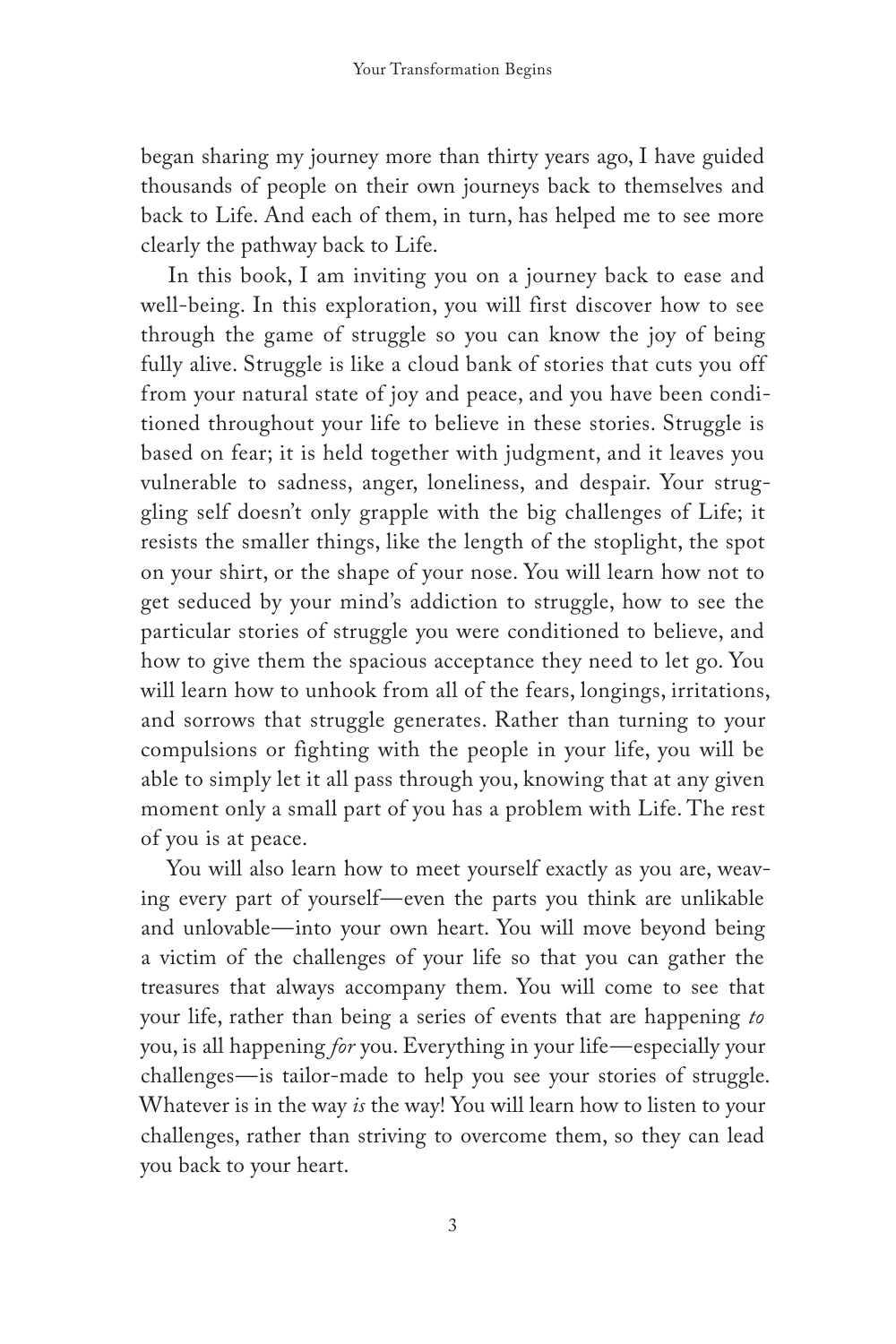And finally, you will rediscover how to be open to Life again—right here, right now, feeling at home no matter where you are, no matter what is happening. Everything you experience on this journey will allow you the safety to show up for the great adventure called Life—not an idea of what it should be, but the real thing. This is what you deeply long for: an intimate connection with Life. At your core, you yearn to show up for what Life is offering in this moment rather than wanting your experience to be different than it is. You long to let go of trying, resisting, and constantly evaluating how you're doing so that you can relax into your life and know the joy of being fully available and present for Life.

Joseph Campbell, the much-loved mythologist and writer, said in *The Power of Myth,* "People say that what we're all seeking is a meaning for life. I don't think that's what we're really seeking. I think what we're seeking is an experience of being alive, so that our life experiences on the purely physical plane will have resonance within our own innermost being and reality, so that we actually feel the rapture of being alive. That's what it's all finally about."

What Campbell is alluding to is the heart of this book. It is an invitation to fully experience Life so you can again know "the rapture of being alive," which is all about connecting with what is right here, right now.

Chapter 1 shows you how your stories of struggle become clouds in your mind that eventually surround you, cutting you off from seeing the meadow of your own innate okayness and from Life. You will also meet "the storyteller," the voice that spins the ongoing tales of struggle, and discover the power of compassionate curiosity to quiet your storyteller. In chapter 2, we explore the qualities of the meadow in more detail. Chapter 3 examines fear, which is the core movement of your storyteller, and you'll discover that it is possible to see through its stories. In chapter 4, you take the essential step of discovering that you are not the one in charge of this transformation process, you are not alone, and help is only a question away.

With this foundation, in chapter 5 we'll explore the power of being curious about your immediate experience. Chapter 6 guides you in discovering *how* to bring the power of curiosity into your daily life.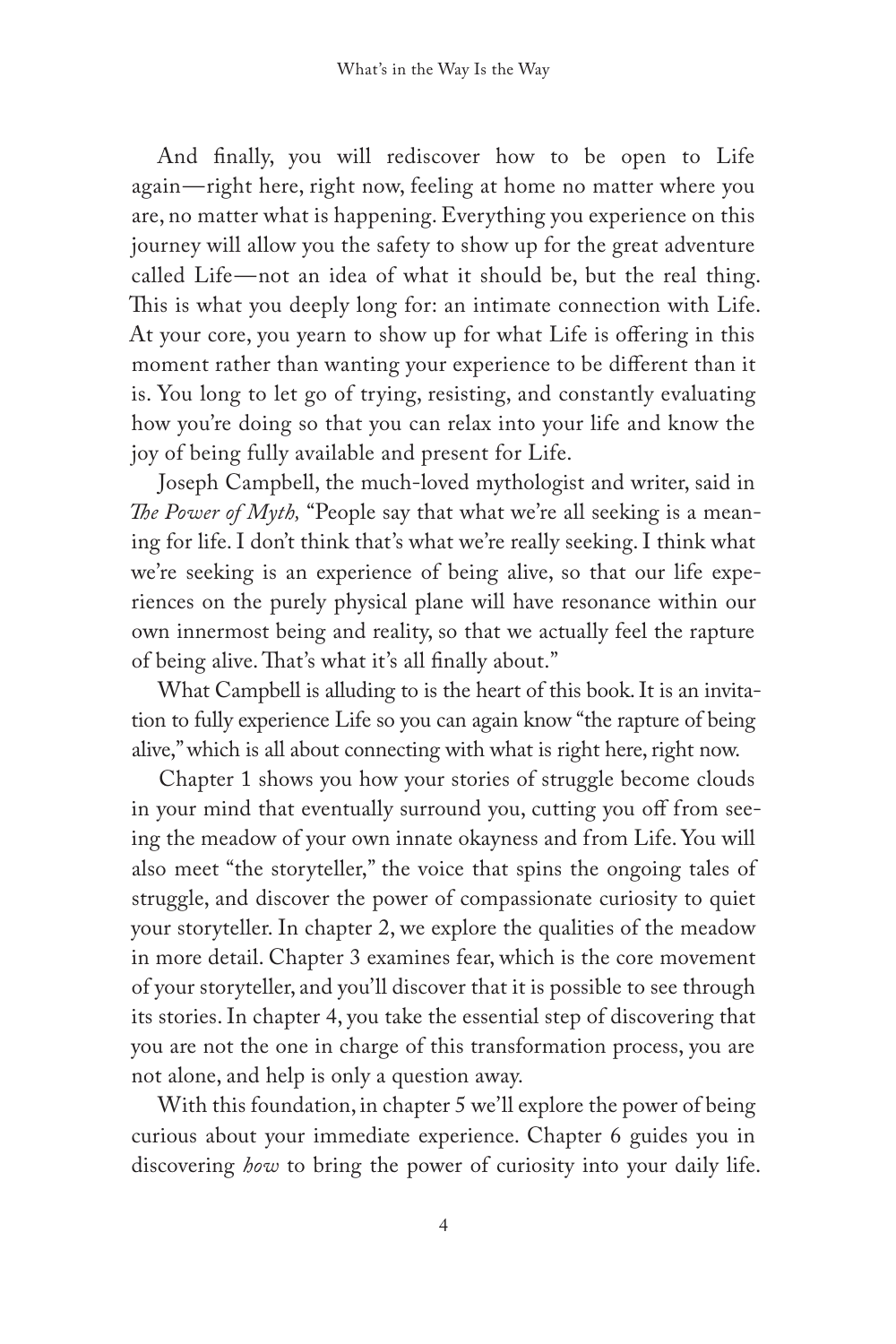In chapter 7 we look at your heart's ability to heal. Then, in chapter 8, you'll learn how to touch even the deepest of holdings inside of you with the healing of your heart.

In chapter 9 you will reconnect with your natural state of trust. In chapter 10, all that we have explored will be brought together into four guidelines that will help you to be with whatever Life brings you. By the end of this book, you will discover that what we are exploring in these pages has the power to transform the world.

#### **HOW TO GET THE MOST FROM THIS BOOK**

Understanding what is being offered here is an important step, but the doors into being fully alive open through *experiencing* what is being offered. You may have some resistance to opening to Life, for while this is what we all deeply long for, we are also afraid of it. Direct experience, even of the resistant part of you, can help you get past any resistance that may come up. In this book, I have incorporated two means of helping you move through resistance and connect with the truth beyond the words.

First, throughout each chapter, you will be invited to pause to connect with what is being offered in that moment. These are invitations to let go of the world of struggle and open to Life here and now, to dip the finger of your attention into the river of your experience and let Life in. You can stay at just the level of understanding the words, and that can be an important phase. But there comes a time when we become ready to move beyond understanding into actually experiencing what the words are pointing to. You don't have to figure out what that is; you simply discover that you can let go of the game of struggle and connect with Life in the moment.

Second, I have designed a ten-week introspective process to allow you to fully experience the offerings of each of the ten chapters. This process is found in the section called "Remembering" at the end of each chapter. This name reflects that everything offered in this book you already know and have just forgotten. But this process also contains an element of re-membering: we no longer see ourselves as a separated part of a dismembered whole, but rediscover the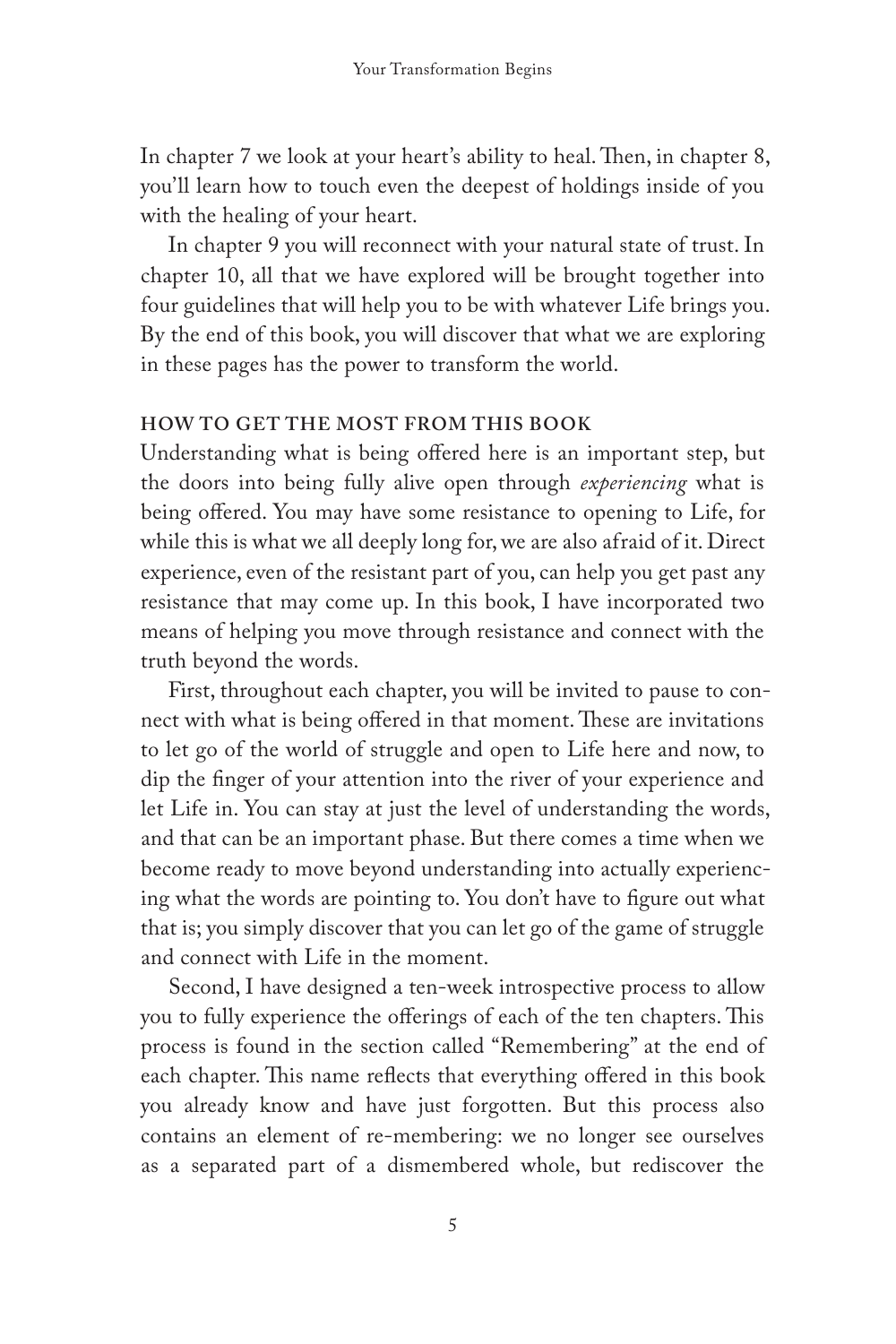cohesiveness of Life and how we are necessary components of it. The more we clear out our stories of struggle, the more we re-member, or put ourselves back into, this great flow of Life.

You will be given a "Remembering Statement" that captures the essence of what was explored in each chapter. These truth statements come from the place beyond the struggling self. They will help you, as you move throughout your day, to reconnect with what you have learned. You can write the truths on sticky notes and place them around your environment. Or you can associate them with something you do many times a day, such as using the bathroom or answering the phone. You can even use them as a mantra during your times of conscious breathing.

These truths will also be helpful in getting to know your struggling self, which may at times argue with the core remembering. Notice when your mind is open to them, and notice what it says when it is not. Remember that when your mind is arguing with a truthful statement, this is just your struggling self.

If the statement that is chosen for the week doesn't call to you, ask yourself what touched you the most in the chapter. Then put it in a few words that you can come back to throughout the week, reminding yourself what you are remembering.

You are also encouraged to spend some quiet time with yourself every day, learning to see and listen to your inner experiences rather than being seduced by the game of struggle. I call these times "Remembering Sessions." Through them, you are invited to bring what we are exploring in each chapter into your immediate experience.

These sessions may look like meditation, but in the traditional sense, they are not. Rather than trying to make something happen or get to a better state or change what is, you are strengthening the muscle of your attention. With attention, you can be curious about what is going on right now in order to discover how to relate to your immediate experience rather than turning it into a problem. For it is when your attention and your immediate experience come together that you rediscover your innate sense of ease, peace, and well-being beyond the clouds of struggle in your mind.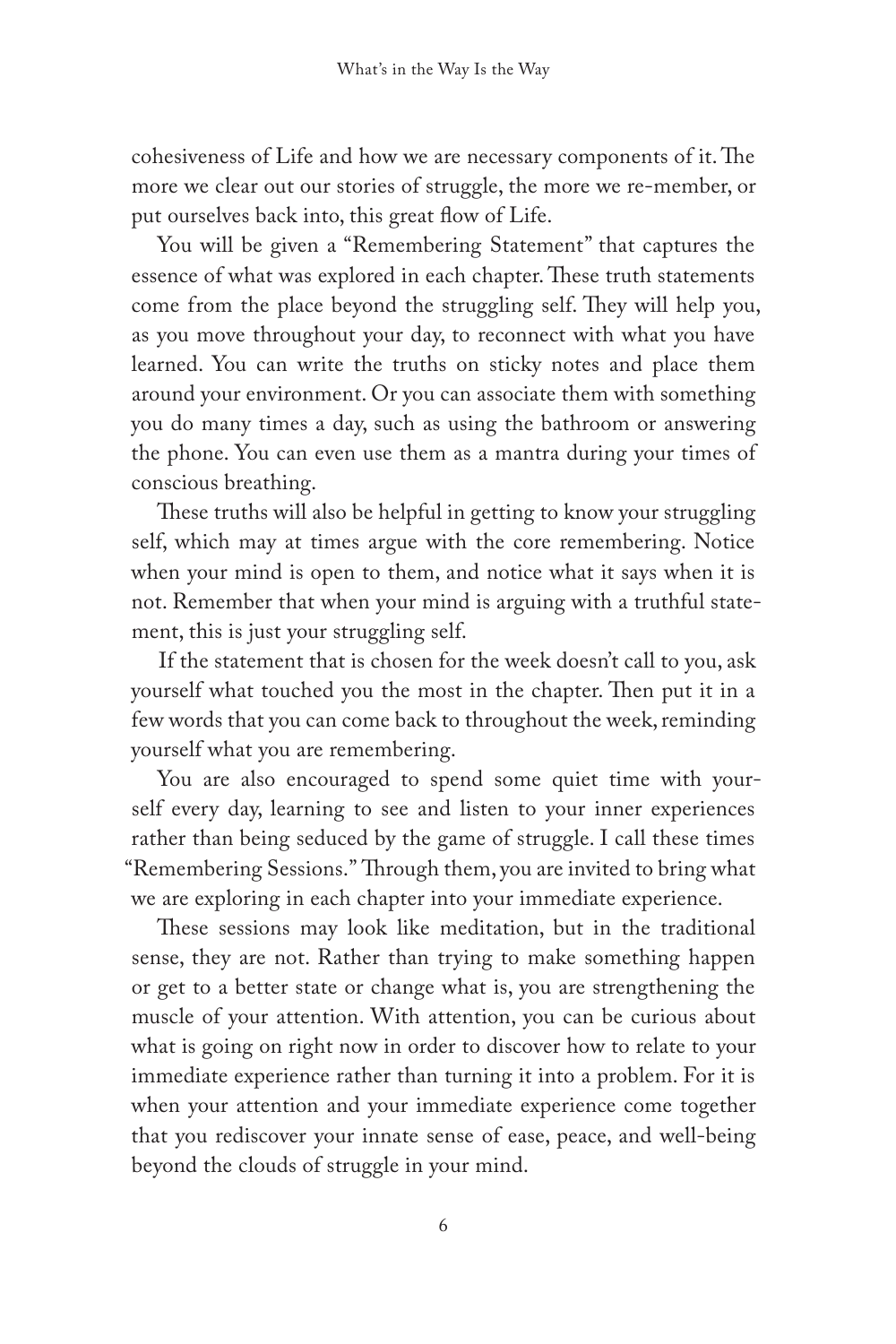Your Remembering Session is a powerful place to get to know your mind. If you are like most people, your mind will have times when it struggles with the sessions. It will try to do them right and judge itself for how it is doing. It will often get bored or just space out. Most people think they are failures at what is called "meditation" because they're trying to do it "right." But your experience would be completely different if you knew that whatever shows up in your daily Remembering Session is exactly what needs to be there, and that when you can be curious about it, you step out of the game of struggle.

On the first day of each week, I suggest you read through the instructions for the chapter's Remembering Session and then close your eyes and go exploring. The abbreviated version at the end of the instructions can guide you for every day of the week after that.

Many people find it helpful to connect with themselves in this way as early in the day as they can, so it sets a tone for the day. If this doesn't work for you, find a time when you can regularly explore the Remembering Session of the chapter.

You can also sprinkle a minute or two of becoming curious about what you are experiencing as you move throughout your day. As with the Remembering Statements, it can help to connect this curiosity with something you do a number of times during the day, like eating, using the bathroom, or answering the phone.

I have designed the Remembering process to span ten weeks, so you can spend seven days connecting with the core discoveries of each chapter and your experience of them. But I encourage you to take more or less time, as you feel called to. You could spend several weeks on one session or move through two in one week. Also, while the sessions do help you integrate on a deeper level what is being offered here, if you are not called to do the sessions, honor that. You will still receive from the book what you need to receive. Trust yourself and open to these sessions if and when it is right for you. Even though there is a tried-and-true pathway from *doing* Life to *being* Life, you have your unique expression of that path. So it is important that you take in what resonates with you and leave the rest.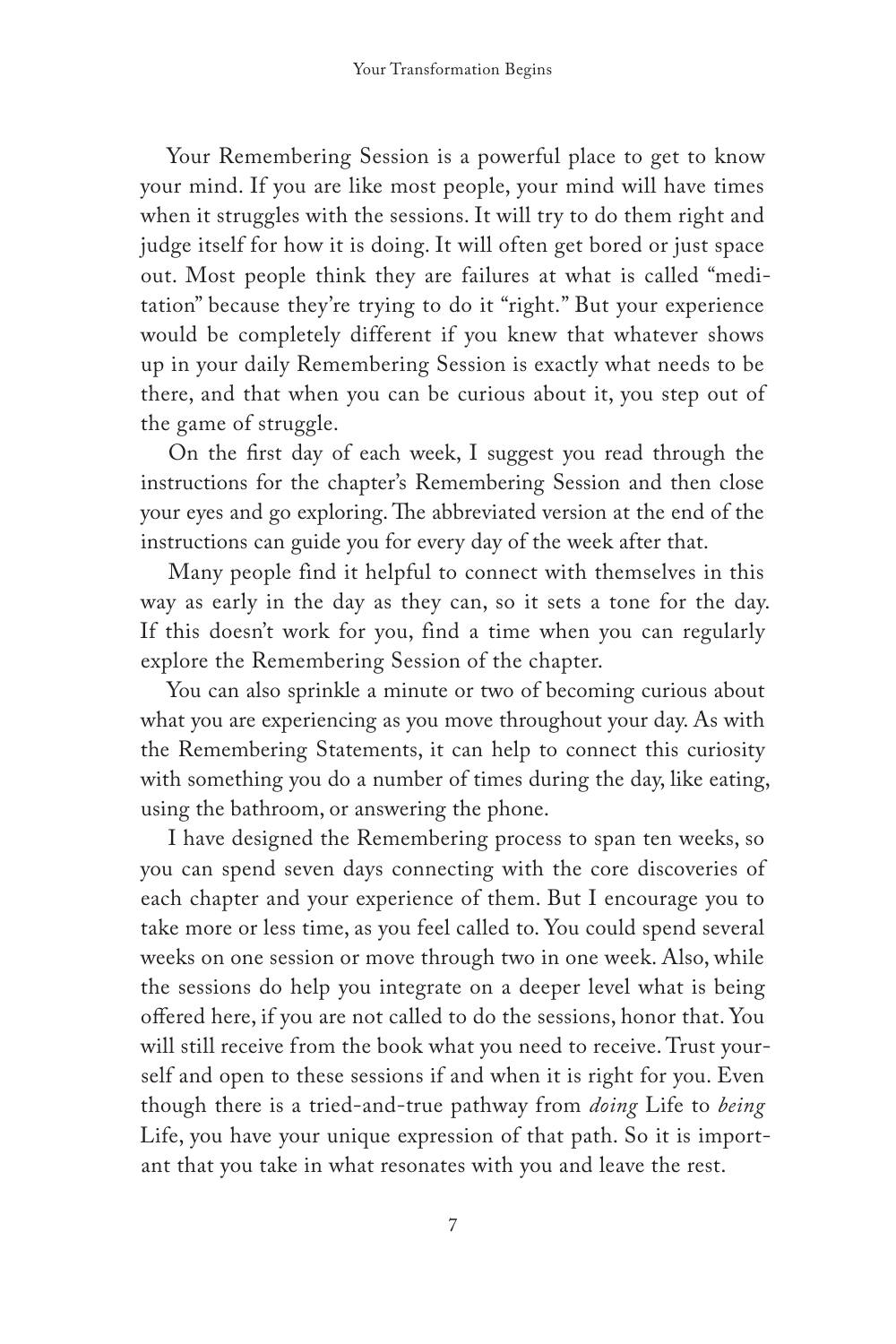\*

*The core of our journey together is about opening what has been closed inside of you, so that the energy that has been bound up in your struggling self can be released and you can again know the joy of being fully alive.* Wellbeing is here right now. You don't need to search for it, you don't need to fix yourself to know it, and you don't even need to change anything in your life. Your innate sense of well-being is revealed as you learn how to unhook from your struggling self.

On behalf of all the people who live on this beautiful, blue-green jewel that is our planet, I thank you for your willingness to take this journey back to Life. This gratitude comes from knowing that as you discover and live from the meadow of well-being, your life will be transformed. And as your life transforms, you will transform the lives of everybody you meet—or even think about—for the rest of your life. When you are not caught in the world of struggle, you are *here,* open to the amazing majesty and mystery of Life, radiating the presence of well-being. And a human being who has discovered how to be here becomes an invitation to all beings to unhook from the mind's addiction to struggle and open back into the joy of being fully here for Life. For the healing of all beings, Life is bringing you home.

Are you ready to embark on the journey from struggle to well-being? If so, let's begin.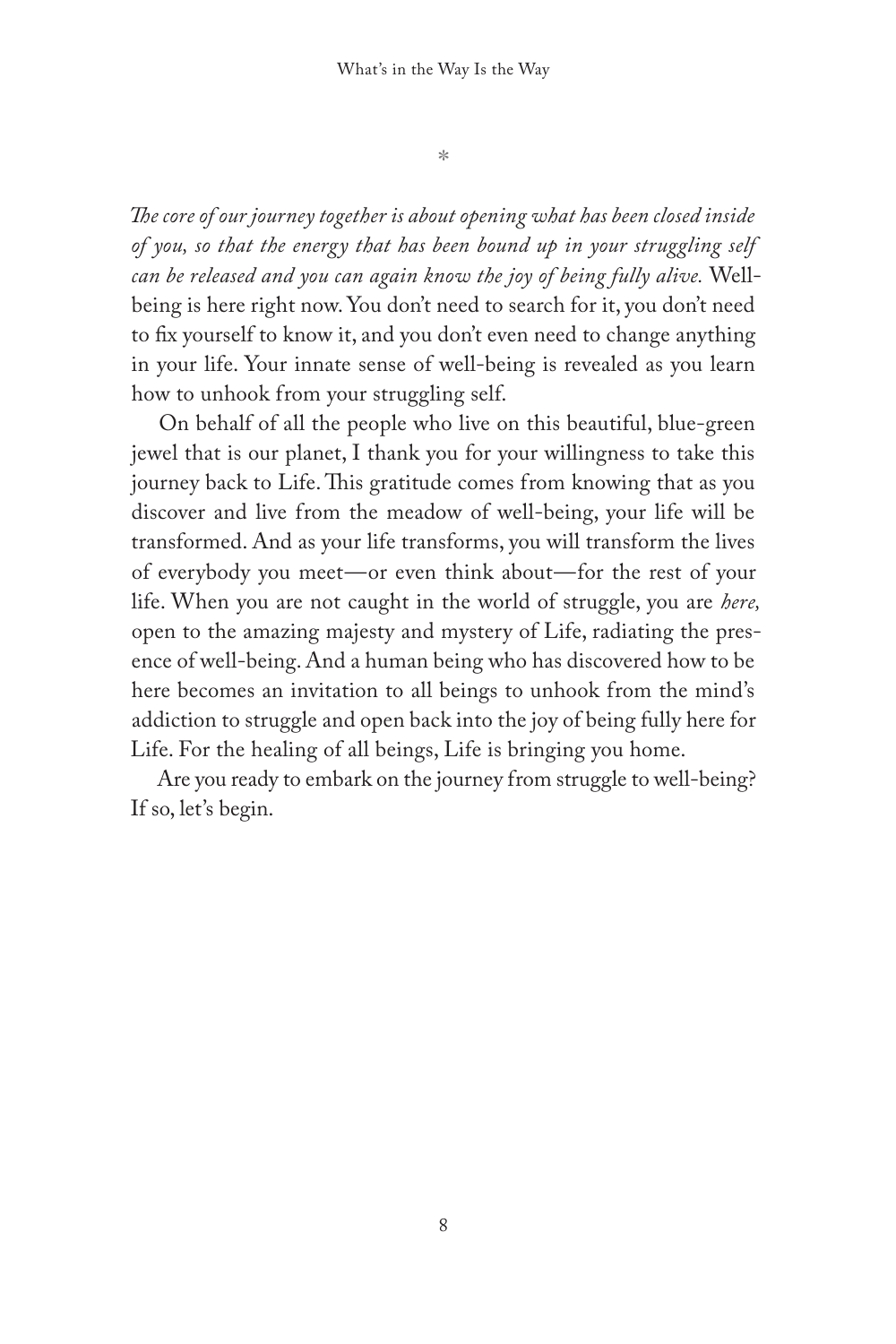# 1 It's All Okay—It's Truly Okay

 $\prod_{h_3}$ magine a day when everything was okay—not just okay, but *really* okay. You may have just fallen in love or received something you have wanted for a long time. Or maybe you are on vacation with no pressures, lying on a beach in deep contentment. Allow the images of your okay day to fill you up. Go for the gusto—let in that *okayness.* Let it flood your mind, your body, and your heart.

Now notice what you are experiencing as you use your imagination to open up to the joy of everything being okay. In your mind there is probably a sense that nothing needs to be any different than it is. In your body, there is likely an experience of deep relaxation that allows for the glow of joy. Your heart is open, spacious, and light. *Ahh!*

What would it be like if you knew that everything was always okay? That doesn't mean there wouldn't be challenges. It just means that you wouldn't turn them into problems, so then you would be able to respond to them from a clear place. What would it be like to live from this open, relaxed, engaged, and spacious place? Isn't this what you deeply long for—to no longer struggle with Life and instead be available to the experience of Life as it is right here, right now? This is possible! In fact, everything in your life is a part of the journey into recognizing and living from a place that is beyond struggle.